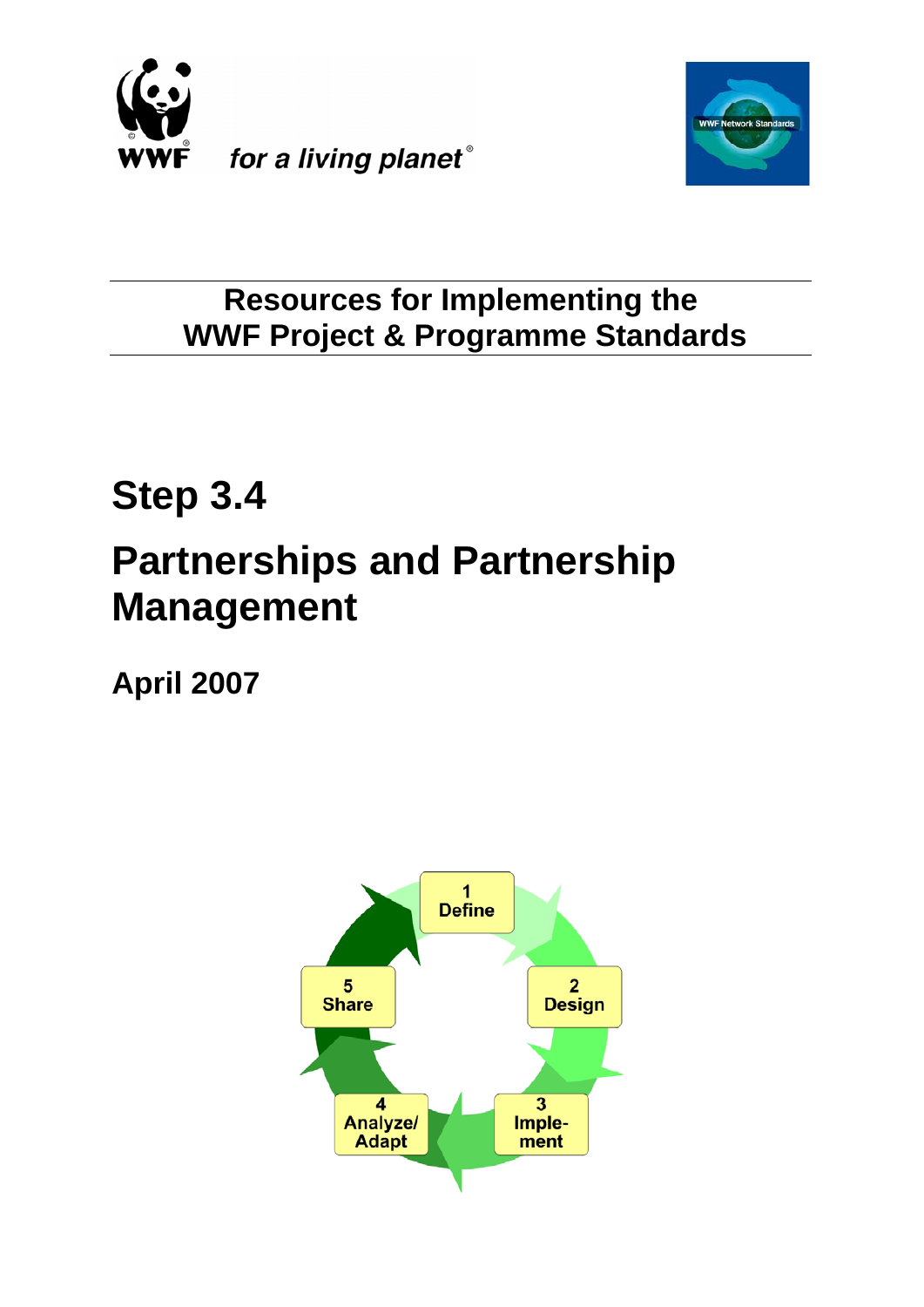



# **Step 3.4 Partnerships and Partnership Management**

# **Contents**

| How to Cultivate Partnerships and Work on Partnership Management |  |
|------------------------------------------------------------------|--|
|                                                                  |  |
|                                                                  |  |
|                                                                  |  |
|                                                                  |  |
|                                                                  |  |
|                                                                  |  |
|                                                                  |  |
|                                                                  |  |
|                                                                  |  |
|                                                                  |  |
|                                                                  |  |
|                                                                  |  |

This document is intended as a guidance resource to support the implementation of the *WWF Standards of Conservation Project and Programme Management.* Although each step in these *Standards* must be completed, the level of detail depends on the circumstances of individual projects and programmes. Accordingly, each team will have to decide whether and to what level of detail they want to apply the guidance in this document.

This document may change over time; the most recent version can be accessed at: <https://intranet.panda.org/documents/folder.cfm?uFolderID=60980>.

**Written by:** Chris Casturo, Point Management Group and Eric Swanson, WWFUS **Edited by:** Will Beale, WWF-UK and Foundations of Success

Please address any comments to Sheila O'Connor [\(soconnor@wwfint.org](mailto:soconnor@wwfint.org)).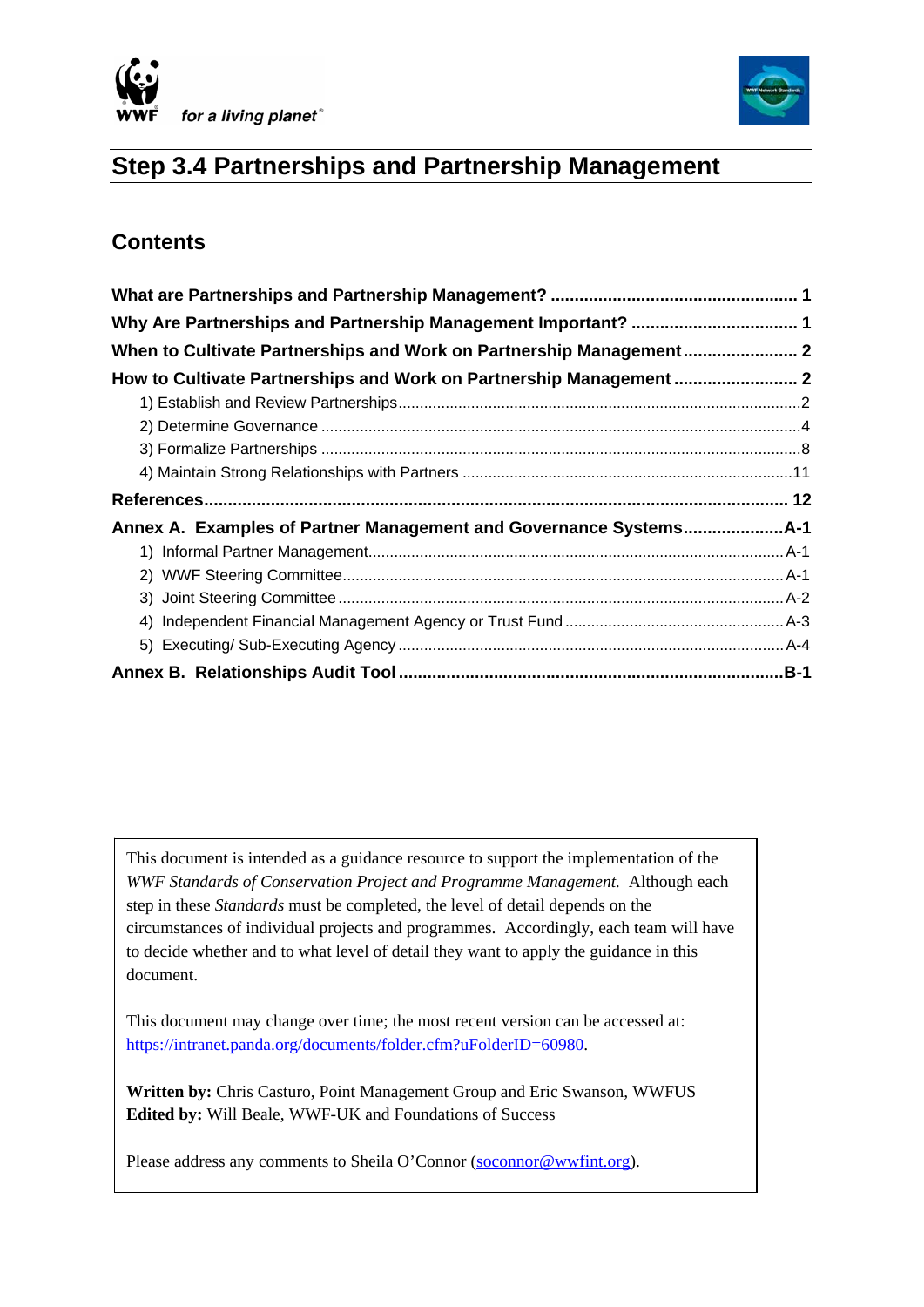# <span id="page-2-0"></span>**Partnerships and Partnership Management**

# **What are Partnerships and Partnership Management?**

Many conservation projects – and most larger conservation programmes – are carried out by partnerships among people representing different organizations and groups. As such, it is important to have individuals from each of the major partners involved in the project team.

#### A **partner** can be generally defined as:

*Any individual, group or institution including governments and donors whose active participation and support are essential for the successful implementation of a project or programme.* 

Partners may be internal and external to WWF. For example, your internal partners may include the principal WWF Network players in your project or programme (implementing Programme Offices (POs) or National Offices (NOs), or the principal donor NOs). Your external partners may include other donors, other implementing NGOs in your region, community groups or representatives, and principal government agencies or contacts.

**Partnership management** is the process of following up on and maintaining effective, productive, and harmonious relationships with partners. It can be as informal as phone calls, e-mails, and social visits or as formal as written, signed agreements that partners review periodically. What is most important is that you invest the time and resources needed to maintain partnerships, you communicate regularly with your partners and you both have the opportunity to assess how things are going.

# **Why Are Partnerships and Partnership Management Important?**

On its own, what  $WWF - or$  any organization – can achieve is limited. Working with partners lends WWF projects greater credibility and broadens the scope of what the projects can achieve. In good, effective partnerships, the partnership itself will represent more than the sum of the individual partners. This is particularly important in an organization like WWF, where we often play a leadership role in defining conservation needs and strategies but we may take more of a "background leadership" or "leadership support" role in the implementation process. It is also important in situations where WWF is just one of several players at the table and your team is seeking to have WWF's viewpoints and your project goals incorporated into the broader agenda.

Maintaining effective partnerships is important to ensure that a project stays on track. The success or failure of a conservation project is often not related to its complexity or the strengths and weaknesses of its participants. The success or failure is more often determined by how partners handle project challenges and opportunities. How you manage partners will help you navigate through complex, changing and often unfamiliar terrain.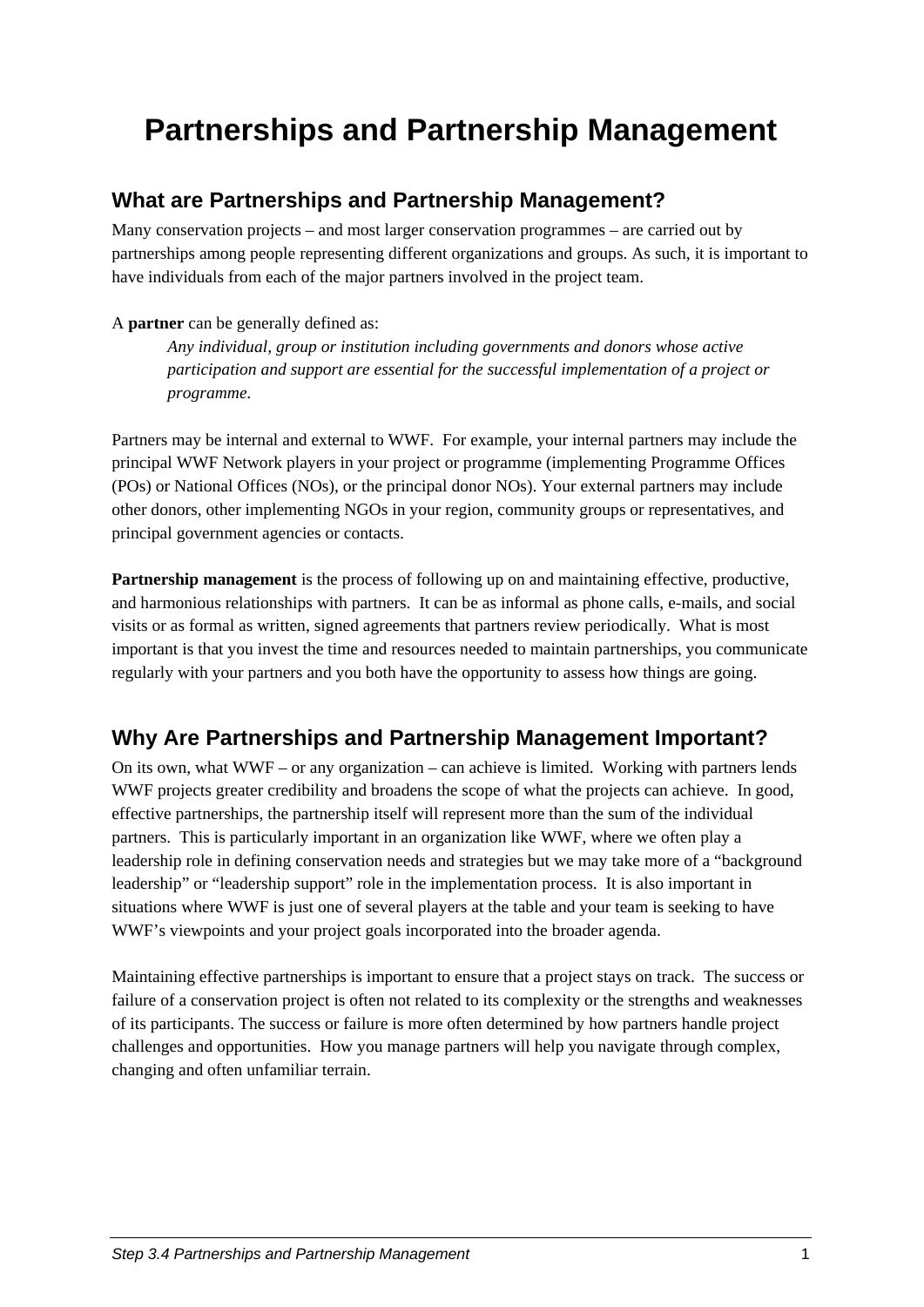# <span id="page-3-0"></span>**When to Cultivate Partnerships and Work on Partnership Management**

Your team will have developed most of its partnerships in the early define and design phase of the *WWF Standards* (Steps 1 and 2). A key input in identifying your partners is your stakeholder [analysis](https://intranet.panda.org/documents/document.cfm?uFolderID=60977&uDocID=66827), developed in Step 1.4. Your partners will likely be drawn from this larger pool of stakeholders, but they differ from stakeholders in that they represent a smaller pool of individuals and institutions that need to be directly engaged in the planning and implementation of your project. Over time, however, your project, the context in which in takes place, and/or the partnerships themselves will evolve. Thus, it is important to revisit your partnerships and stakeholder analysis at various points in the planning and implementation process to ensure all key partners are involved and engaged and that it is clear to all involved what is expected of each partner. With this in mind, the *WWF Standards* include attention to partnerships in Step 3 (Implement).

# **How to Cultivate Partnerships and Work on Partnership Management**

How your team cultivates and manages its partnerships will vary greatly by the type of partner and the relationship between your team and that partner. In general, however, cultivating and maintaining partnerships involves three main steps:

- 1) Establish and review partnerships;
- 2) Determine governance;
- 3) Formalize partnerships; and
- 4) Maintain strong relationships with partners.

Although we present these steps separately, they are often occurring in tandem. Because of the evolving nature of partnerships, it is also likely that you will have to revisit these steps several times over the course of your project.

# **1) Establish and Review Partnerships**

Your team will probably start establishing partnerships in the very early stages of your project development (Define and Design steps in the *WWF Standards*). You, however, may find throughout your project's life that existing partnerships need to evolve or dissolve, while new partnerships need to form.

Ideally, you should determine early on whether and to what extent you will involve prospective partners right from the start. For example, you may do an initial run through Steps 1 and 2 (Define and Design) internally with your WWF team and then repeat those steps more formally with partners. Alternatively, you may be just one of several players at the table seeking to influence the broader group. In this case, you may want to try to take this broader group through a planning process similar to what happens in the Define and Design steps.

Regardless of what approach you take, once you move to Step 3 (Implement), you should review your partnerships and determine whether they are sufficient for your project needs. As a starting point for reviewing existing and establishing new partnerships, you should compare your work plan [\(Step 3.1](https://intranet.panda.org/documents/folder.cfm?uFolderID=60981)) with your stakeholder analysis ([Step 1.4\)](https://intranet.panda.org/documents/folder.cfm?uFolderID=60977) and identify which stakeholders your team should consider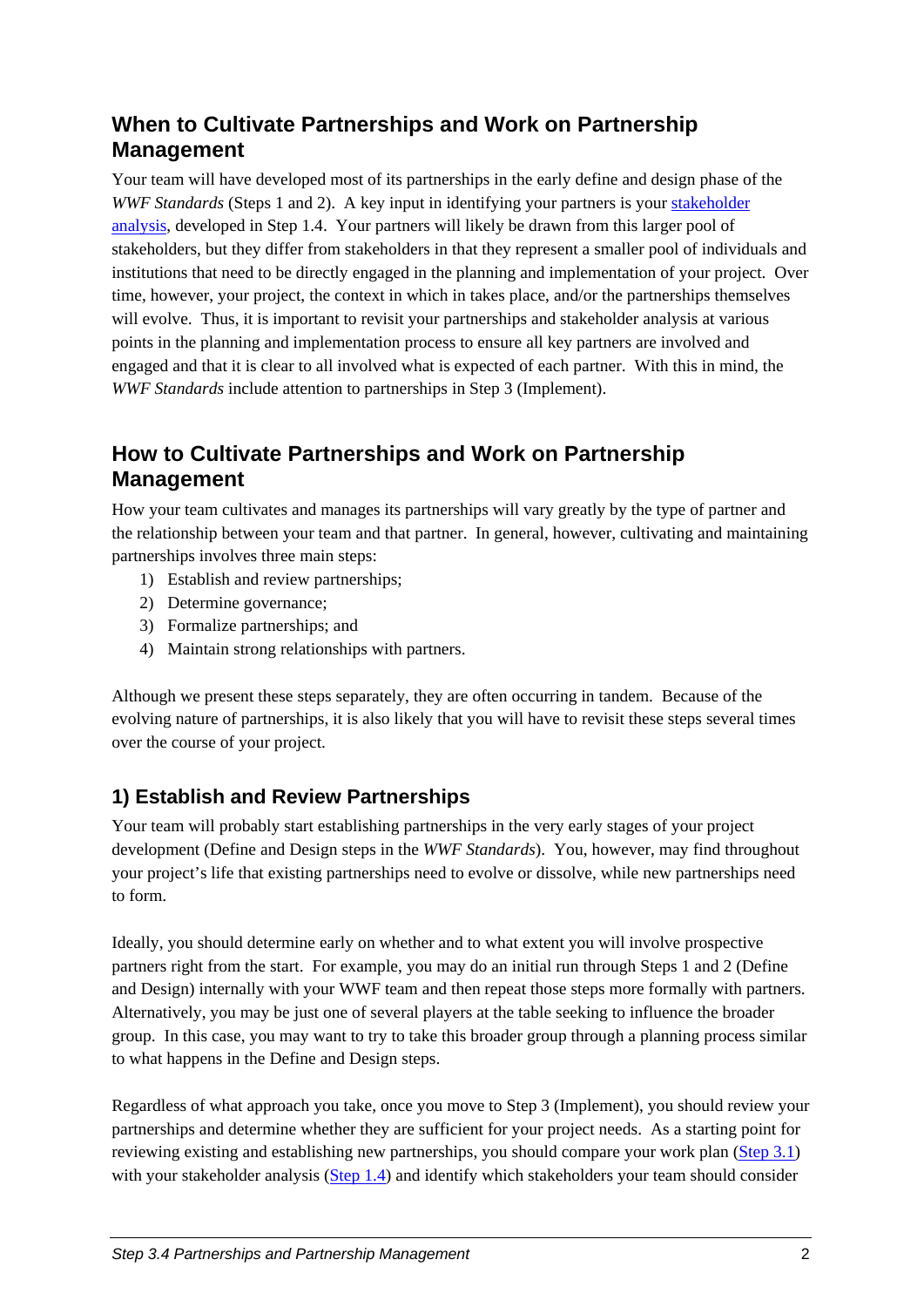as partners. Remember, your partners might run a range of diversity that includes large international NGOs, small grassroots organizations, local community groups, local and national government agencies, and businesses operating at your site If you identify any groups that are not currently partners, you will need to formally reach out to them and develop a partnership. You should also determine the most appropriate form and degree of involvement in your project activities. For example, do you need to merely keep local community representatives informed of your project's intent and progress, or do you need to actively engage them in project implementation?

You should build time for reviewing and maintaining partnerships into your work plan and budget and assign responsibilities to project team members. Tasks related to this might include meetings, phone calls, social visits, and drafting of partnership agreements. See Box 1 below for some guidance on elements of effective partner management.

#### **Box 1. Elements of Effective Partner Management**

By including key partners in your project team and in all steps of the planning process, you will help to create a framework for guidance and leadership to implement your project, and you will create a sound basis for managing (and monitoring) a partnership of equals that ensures all stakeholders' opinions and needs are respected. The successful engagement and management of partners in your project's implementation can yield great results, but it is a challenging effort. The following are some guiding principles drawn from effective partnerships across the WWF Network:

- **Maximize diversity:** Draw your partners from a diverse mix of entities that may include conservation NGOs, other NGOs, small grassroots organizations, local community members, aid agencies, donors, government agencies, and corporations. Consider partners that multiply your resources, capacity and effectiveness in various ways and are not just sources of revenue; for example .non-conservation NGOs or aid agencies that carry out projects and activities to help meet project objectives and goals.
- **Minimize transaction costs:** Consider that engaging partners and stakeholders often increases the time it takes to plan or carry out work – in developing a common vision and goals, keeping everyone organized, on task and delivering results toward your common vision and goals. Successful implementation requires finding the right balance of good decision making and management among partners without burdening the project with unnecessary structure and bureaucracy.
- **Create multiple roles:** It is often important to have individuals from each of the major stakeholder groups involved in implementation at some level, but it is not necessary to give each the same role. Each partner has its own interests and agenda, and its role in implementation will vary. Partnership management systems need to provide the means to engage each partner at an appropriate and effective level – ranging from simply receiving communications, to an advisory role, to a fully engaged leadership and management role.
- **Plan for transition:** Often leadership shifts during a long-term project, which will be reflected in governance and management of partners. Typically, WWF leads or shares leadership during project development. However, WWF's role often shifts into more of a background role during implementation, as leadership transitions to a government agency or other strategic partner that carries the project forward.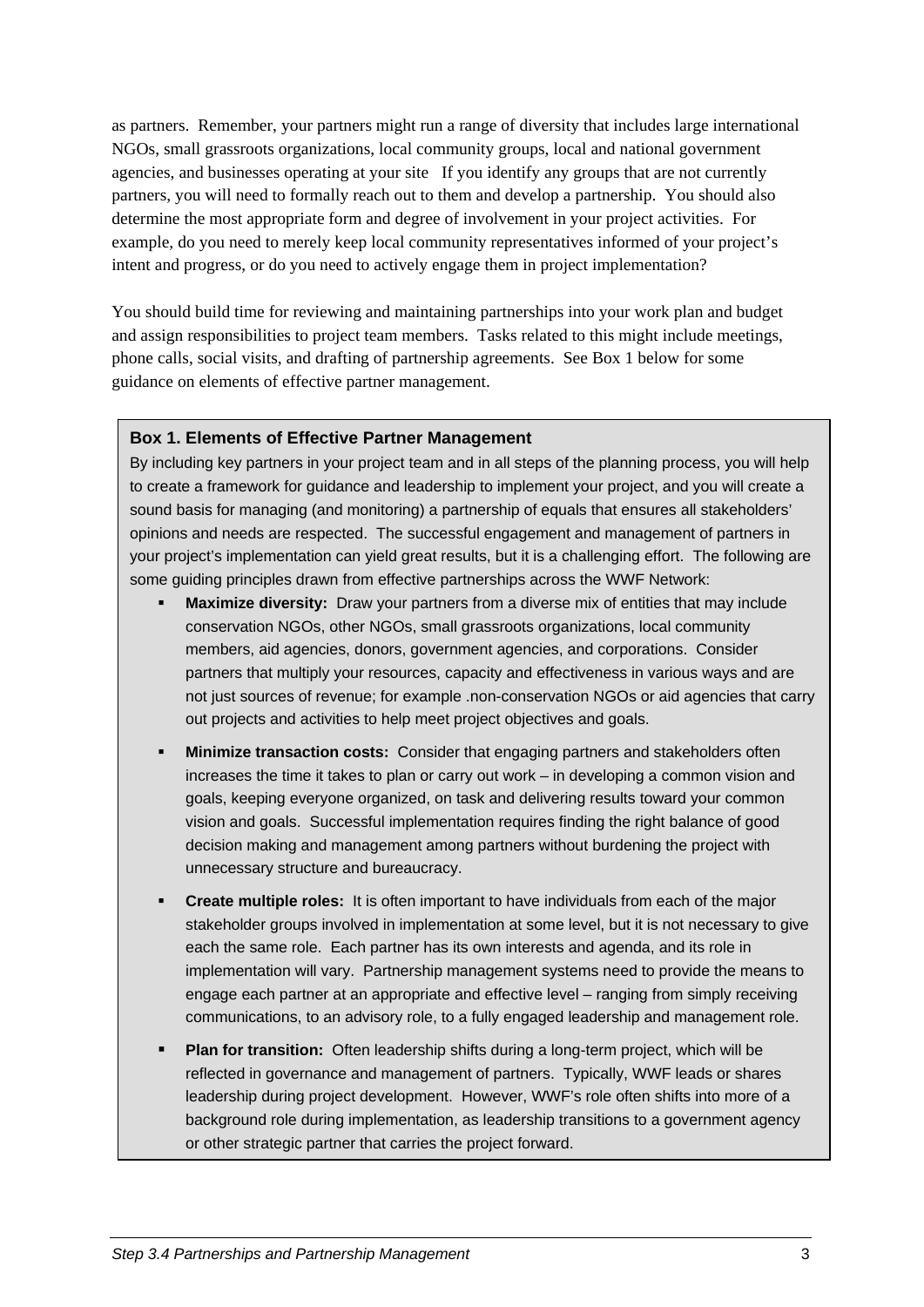<span id="page-5-0"></span>To the extent possible, you should try to make sure some of your partners are what WWF calls "Strategic Conservation Partners" – those partners that exert a major direct or indirect influence on a conservation area or problem, and that through their own behaviour or by influencing other key actors can help the project reach its conservation goals. Some practitioners consider the engagement of one or more *strategic conservation partners* as essential for good conservation design (see [WWF-NL](https://intranet.panda.org/documents/document.cfm?uFolderID=60978&uDocID=101568)  [Strategic Principles.](https://intranet.panda.org/documents/document.cfm?uFolderID=60978&uDocID=101568) Strategic conservation partners typically have some or all of the following characteristics:

- Shares a similar long-term vision as WWF;
- An influential player that is or can become part of the solution, either by itself or by influencing other actors in the sector based on their own interests;
- Often from a sector private or public that constitutes a major direct threat (or associated with an indirect threat) to conservation;
- Willing to take responsibilities and contribute own resources;
- Willing to sign a formal and long-term relationship with WWF;
- Reliable, transparent and accountable, even if the partner has been part of the problem;

## **2) Determine Governance**

Identifying partners is not enough. You need to be clear about how you will work together to achieve your project goals. For project management purposes, **governance** is the process of decision-making and the process by which decisions are implemented or not implemented. The amount of decisionmaking authority your team feels is appropriate for your partners will help determine the best governance system for your project. The following are examples of the most common governance systems, organized by the degree of authority and influence partners have over one another. [Table 1](#page-6-0) summarizes the strengths and weaknesses of each, and Annex A provides more detailed descriptions and examples. Which governance structure you choose will depend, to a certain degree, on the size and complexity of your project or programme.

Case 1: Each organization has no formally agreed authority or influence over other partners

- 1) **Informal partner management** These systems involve an informal means of sharing work and communication. They are more common among partners who have worked together for many years and are comfortable with the working relationship.
- 2) **WWF steering committee**  Typically, a steering committee will be comprised of representatives from WWF offices and a management team (or coordination committee) consisting of government and other partners. The steering committee usually focuses on providing overall governance, approving annual work plans and budgets, and appointing a programme leader. The coordinating committee organizes and supports the work efforts. Over the past decade, WWF steering committees have often been used to manage larger landscape and ecoregion programmes.

Case 2: One or more organizations have partial authority over other partners via agreements

3) **Joint steering committee** (with or without an advisory committee) – This system typically involves a joint steering committee of WWF and other (sometimes all) partners that sets strategic direction, and a separate management team (coordination committee) of core partners that manages work, coordinates partner involvement, and monitors progress.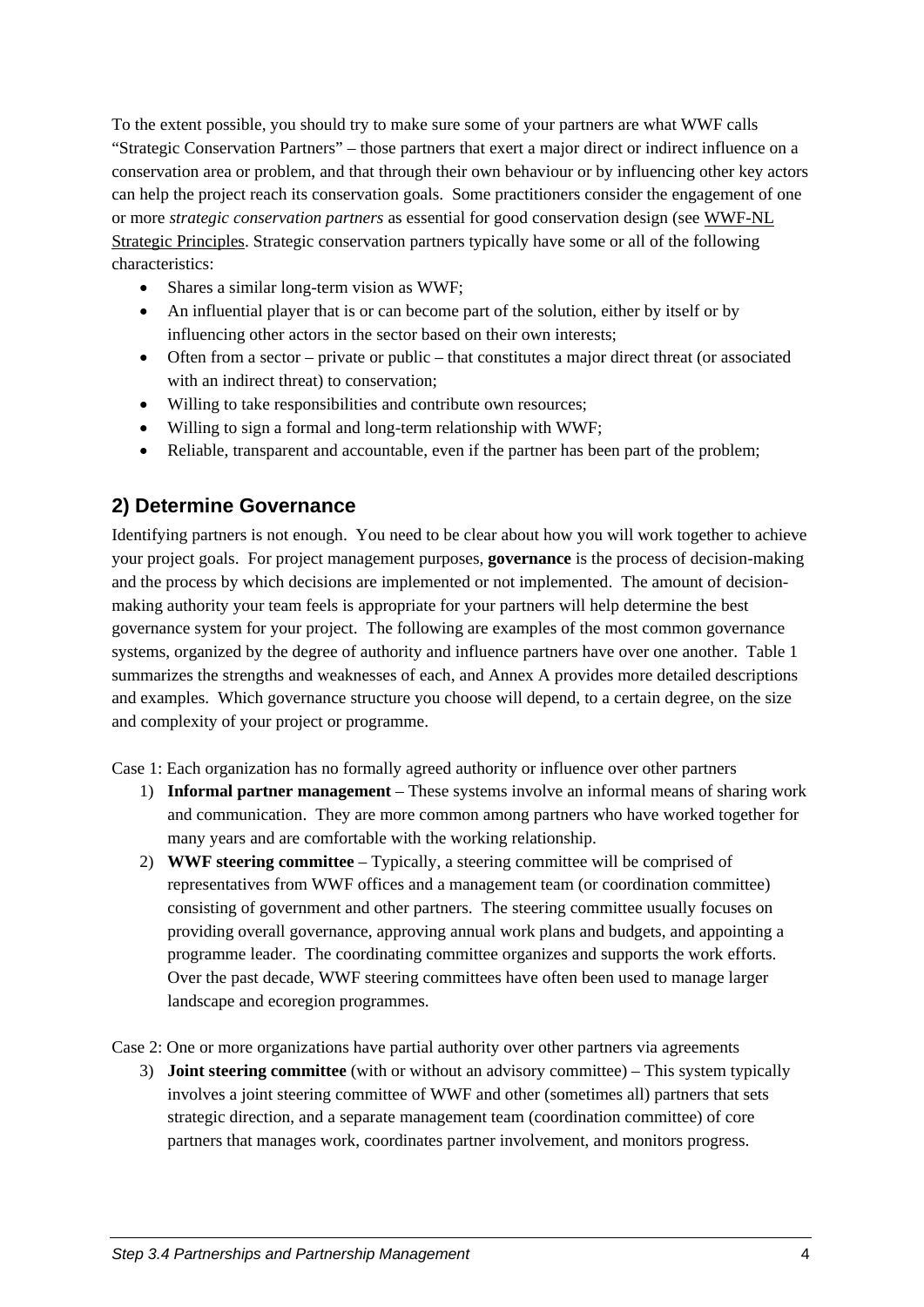4) **Independent financial management agency or trust fund** – In this system, a separate organization is used to centralize programme fund raising, financial management and reporting, allocation of funds, and sometimes spending and procurement. Often this organization is an independent environmental fund (or conservation trust fund) created to secure sustainable financing for the programme, or the country or region in which the programme is based. WWF or other key partners may sit on the organization's board of directors, but otherwise the organization is independent and exercises control over the funds and allocation of work via grants or project expenditures.

Case 3: One organization has complete authority over partners

5) **Executing / sub-executing agency** – The executing/sub-executing agency system involves a single oversight agency (the executing agency) that has direct control over decision making, funding and financial management, work assignments and oversight, and monitoring. Toplevel executive authority is typically vested in a single NGO, academic or other independent institution, and not in government.

<span id="page-6-0"></span>

| <b>Type</b>                                                                        | <b>Strengths</b>                                                                                                                                                                                                                                                                                                                                                                                                                                                                                        | Weaknesses                                                                                                                                                                                                                                                                                                                                                                                                                                                                                                |
|------------------------------------------------------------------------------------|---------------------------------------------------------------------------------------------------------------------------------------------------------------------------------------------------------------------------------------------------------------------------------------------------------------------------------------------------------------------------------------------------------------------------------------------------------------------------------------------------------|-----------------------------------------------------------------------------------------------------------------------------------------------------------------------------------------------------------------------------------------------------------------------------------------------------------------------------------------------------------------------------------------------------------------------------------------------------------------------------------------------------------|
| 1) Informal<br>partner<br>management                                               | • Low transaction costs (time, funds &<br>effort to make joint decisions)<br>• Greatest flexibility                                                                                                                                                                                                                                                                                                                                                                                                     | • Little partner accountability<br>• Less pooling of resources &<br>coordination of effort                                                                                                                                                                                                                                                                                                                                                                                                                |
| 2) WWF steering<br>committee                                                       | • Strategic decisions are made by<br>WWF participants & do not<br>accommodate external partners with<br>different & sometimes conflicting<br>organizational missions<br>Fair amount of flexibility                                                                                                                                                                                                                                                                                                      | • WWF steering committees may not<br>have same authority, leverage or<br>power as participating WWF NOs &<br>POs, sometimes leading to internal<br>conflicts or delayed implementation<br>• External partners may feel their<br>views are not adequately considered<br>• Does not take advantage of external<br>partners' knowledge, experience &<br>resources                                                                                                                                            |
| 3) Joint steering<br>committee<br>(with or<br>without an<br>advisory<br>committee) | • Allows broader group of partners to<br>focus on setting strategic direction<br>(not just the core WWF offices)<br>• Allows all operations &<br>implementation authority - including<br>financial management, allocation,<br>execution, $&$ monitoring $-$ to be<br>centralized in one body<br>• Advisory Committee provides input<br>from broader group of stakeholders<br>who do not directly set policy or<br>manage work (allowing a smaller<br>group of core partners to manage the<br>programme) | • Broader stakeholder group is only<br>involved in annual or bi-annual<br>strategic planning sessions, & may<br>not sufficiently support<br>implementation needs & tasks<br>• Spending & work monitoring<br>authority is centralized in<br>coordinating committee, which could<br>overburden committee, programme<br>coordinator or other staff<br>• Increased time in managing<br>committees, meetings, &<br>communication<br>• Funding & operations pass through<br>increasingly hierarchical structure |

**Table 1. Strengths and Weaknesses of Different Governance Systems**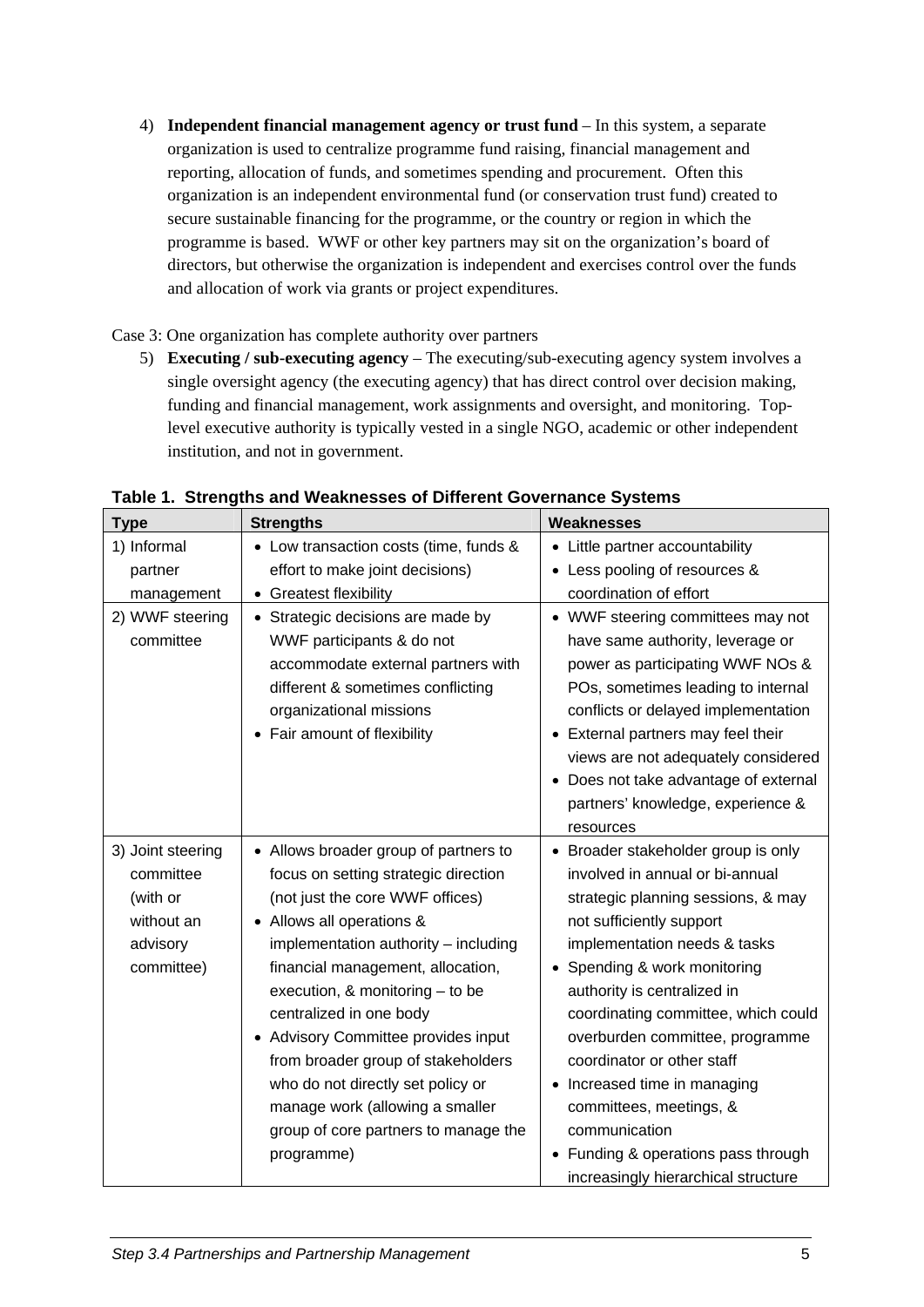| <b>Type</b>                                                          | <b>Strengths</b>                                                                                                                                                                                                                                                                                                                                                                                                                                                                        | <b>Weaknesses</b>                                                                                                                                                                                                                                                                                                                                                                         |
|----------------------------------------------------------------------|-----------------------------------------------------------------------------------------------------------------------------------------------------------------------------------------------------------------------------------------------------------------------------------------------------------------------------------------------------------------------------------------------------------------------------------------------------------------------------------------|-------------------------------------------------------------------------------------------------------------------------------------------------------------------------------------------------------------------------------------------------------------------------------------------------------------------------------------------------------------------------------------------|
|                                                                      |                                                                                                                                                                                                                                                                                                                                                                                                                                                                                         | that may be inefficient                                                                                                                                                                                                                                                                                                                                                                   |
| 4) Independent<br>financial<br>management<br>agency or trust<br>fund | Creates a level of financial security &<br>$\bullet$<br>transparency separate from<br>government, that is attractive (&<br>sometimes necessary) from the<br>perspective of donors & key partners<br>• Allows for some separation of<br>financial & project management<br>functions from overall setting of<br>strategies, goals, objectives & tasks<br>by the broader group of partners<br>Focuses attention on the need to<br>raise sustaining sources of capital &<br>operating funds | • May require additional work, staffing<br>& other administrative costs for<br>managing funds & preparing<br>financial & other reports<br>• Requires more inter-organizational<br>meetings & communication<br>(transaction costs) for coordinating<br>work & reporting between partners &<br>the central organization<br>• Partners give up some financial &<br>programmatic independence |
| 5) Executing /<br>sub-executing<br>agency                            | • Vests authority for work management,<br>financial management & monitoring in<br>one central body, which promotes<br>transparency & accountability<br>• Allows for separation of individual<br>projects, strategies, or geographic<br>areas to sub-agencies directly<br>accountable to the executing agency<br>on specific tasks & results achieved                                                                                                                                    | Depends heavily on a formalized<br>$\bullet$<br>decision structure within the<br>executing agency for strategic<br>planning implementation &<br>monitoring<br>• Limits broader stakeholder group<br>participation in day-to-day<br>programme management, possibly<br>decreasing stakeholder commitment                                                                                    |

Regardless of the governance system that your project chooses, you will want to make sure your system covers three main components:

- a) Technical management structure;
- b) Financial management and oversight structure; and
- c) Project hosting arrangements.

#### *Technical Management Structure*

Your team should make clear what the technical management structure will look like. In general terms, this means identifying roles and responsibilities and reporting lines. In terms of roles and responsibilities, you should refer to [Step 1.1](https://intranet.panda.org/documents/folder.cfm?uFolderID=60970) (Team Composition and Operations) and determine if those roles and responsibilities still hold. Now that your project is in the implementation phase, you should use this opportunity to be more specific about who is on your team, who are your formal partners, and what their broad roles and responsibilities are. You should also make sure specific responsibilities are identified in the workplan ([Step 3.1\)](https://intranet.panda.org/documents/folder.cfm?uFolderID=60981).

It is also important not only to lay out roles and responsibilities, but also to specify how different team members relate to one another – reporting and consultation lines. An organigramme, like the one in [Figure 1,](#page-8-0) can be a useful visual tool for depicting those relationships.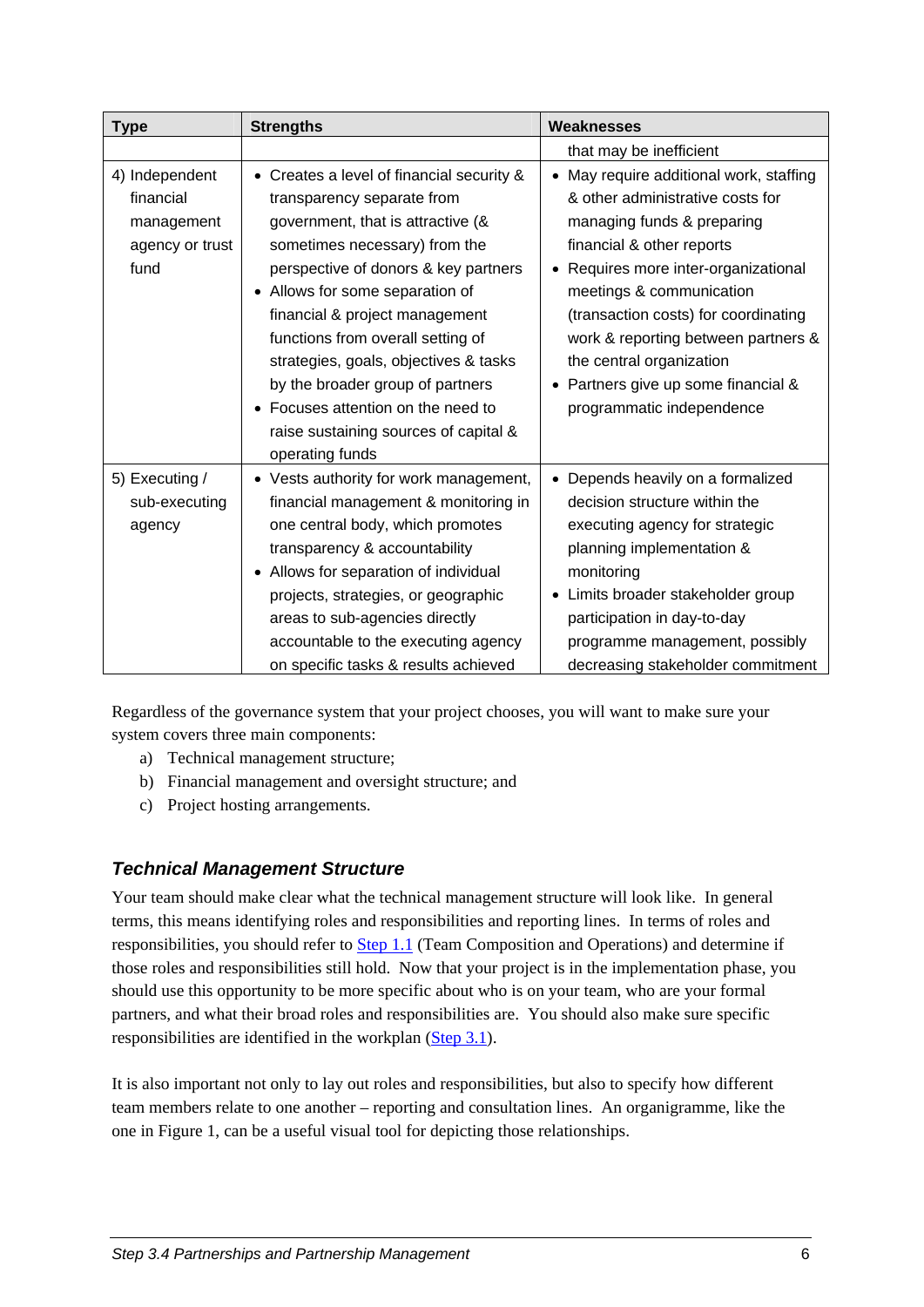#### **Figure 1. Example Organigramme**



An important but often overlooked function of the technical management structure relates to reporting. In defining your technical management structure, it will be very important to be clear about what reports you will produce, what technical issues they will cover, who will receive the reports, who will produce the reports, what format the reports will take, and how often your team should submit the reports.

#### *Financial Management and Oversight Structure*

Just as it is important to be clear about how your team will implement the technical aspects of your project, it is also important to be clear about how your team will handle financial matters. In particular, you need to make sure the project adheres to all financial and administrative requirements of WWF and the donor(s) supporting your project. Your team will need to be clear about who takes on that responsibility and how it happens. Typically, offices will have a financial department that will handle these matters, but your team will need to interact very closely with this office to make sure that your expenditures match the budget and that you and your partners are following all necessary financial requirements.

<span id="page-8-0"></span>As with the technical management structure, reporting is an important function of the financial management and oversight structure. Again, it will be very important to be clear about what reports you will produce, what technical issues they will cover, who will receive the reports, who will produce the reports, what format the reports will take, and how often your team should submit the reports. Because financial matters may be handled by a department external to your project team, it is particularly important to be clear about and agree upon reporting roles, responsibilities, and expectations.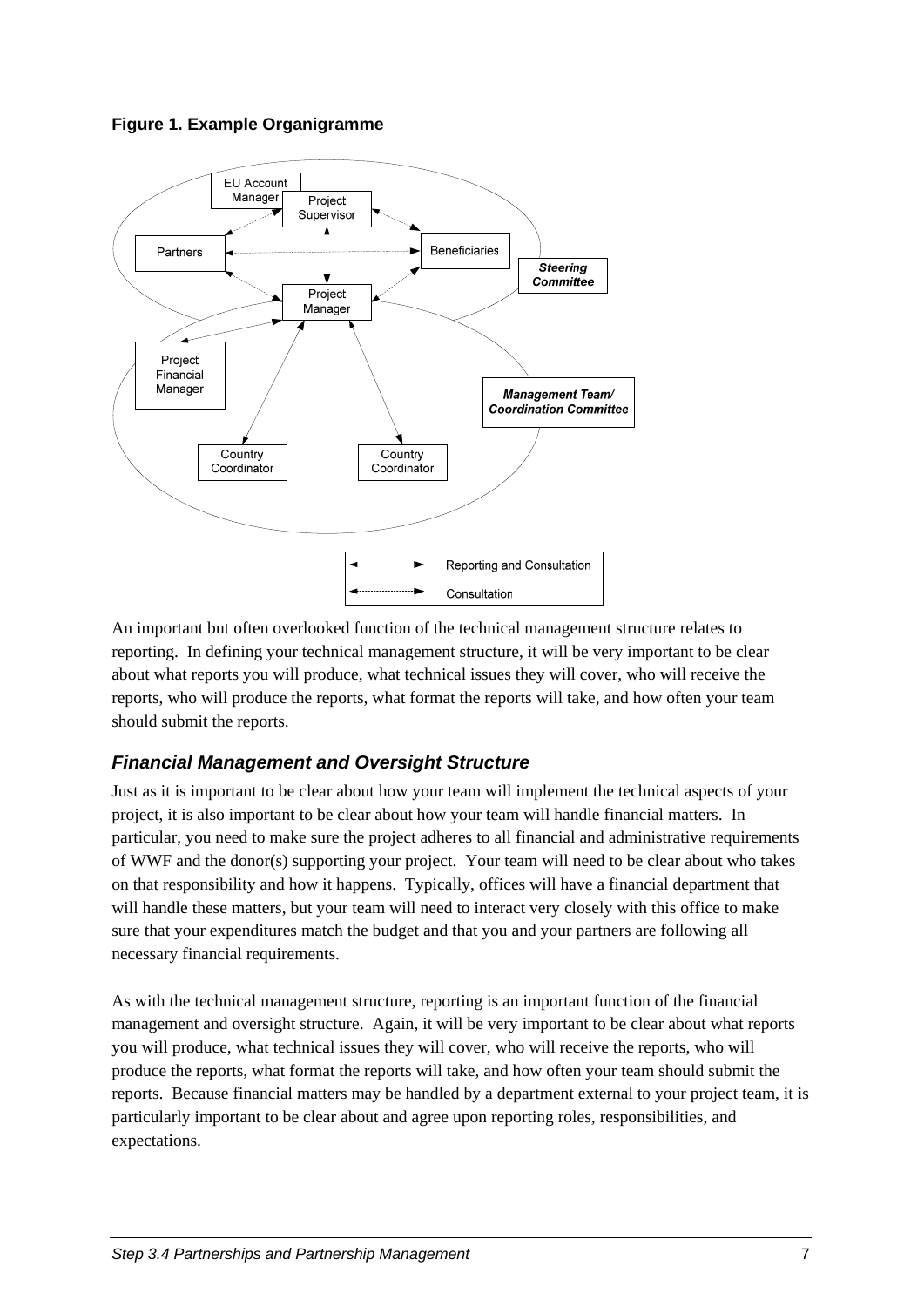#### <span id="page-9-0"></span>*Project Hosting Arrangements*

Finally, you will need to make sure you are clear about who is hosting the project and what responsibilities that office or organization will take on. You should consider, for example, who will be responsible for general administrative and financial manners, employment and contracting services, budget and asset management, computer and management information services, and general technical support.

# **3) Formalize Partnerships**

Multi-partner projects or programmes require agreements or systems to effectively manage the engagement of different partners to implement strategies. Partner management agreements are a range of tools – from contracts, grants or bilateral funding agreements to less formal Memoranda of Understanding (MOUs), [Programme Implementation Agreements](https://intranet.panda.org/documents/folder.cfm?uFolderID=56360) (PIAs), or charters – that you can use to secure your key partners' commitment and long-term involvement in your project or programme. The larger and more complex your programme, the more partners you will likely have, and the more detailed your agreements will be.

Engaging partners in the planning process, while sometimes challenging and time consuming, is relatively easy compared to keeping your partners committed and actively engaged during implementation. Studies of partnership work suggest that relationships between organisations are less likely to encounter irreconcilable differences if the parties concerned establish a comprehensive agreement about how they intend to co-operate. We recommend that you begin the implementation of your programme with some sort of written agreement such as a charter or letter of intent with your partners upon which you can later build.

The range of typical partner management agreements includes:

- a) Informal agreements between two or more partners to work together;
- b) Project or programme protocols (or charters);
- c) Memoranda of understanding (MOUs);
- d) WWF programme implementation agreements (PIAs)
- e) Legal Contracts, Grants, Bi-Lateral Funding Agreements & Other Funding Agreements

In some cases, you may use multiple agreements for one partner. For example, you may start off with an informal agreement established through a letter of intent. As the project progresses, you may establish an MOU with the partner. Later in the project, you may provide the partner with a grant or a contract to carry out specific work related to t he project.

This resource guide presents an introduction and overview of these agreements. There are also examples of some of these agreements located within the WWF Standards on Connect (see [Table 2\)](#page-12-1).

#### *a) Informal Agreements*

Informal agreements may include an exchange of letters to signify a commitment to work together towards a mutual goal and/or an intent to collaborate. They are relatively easy to develop and set the stage for possible further negotiations among your partners.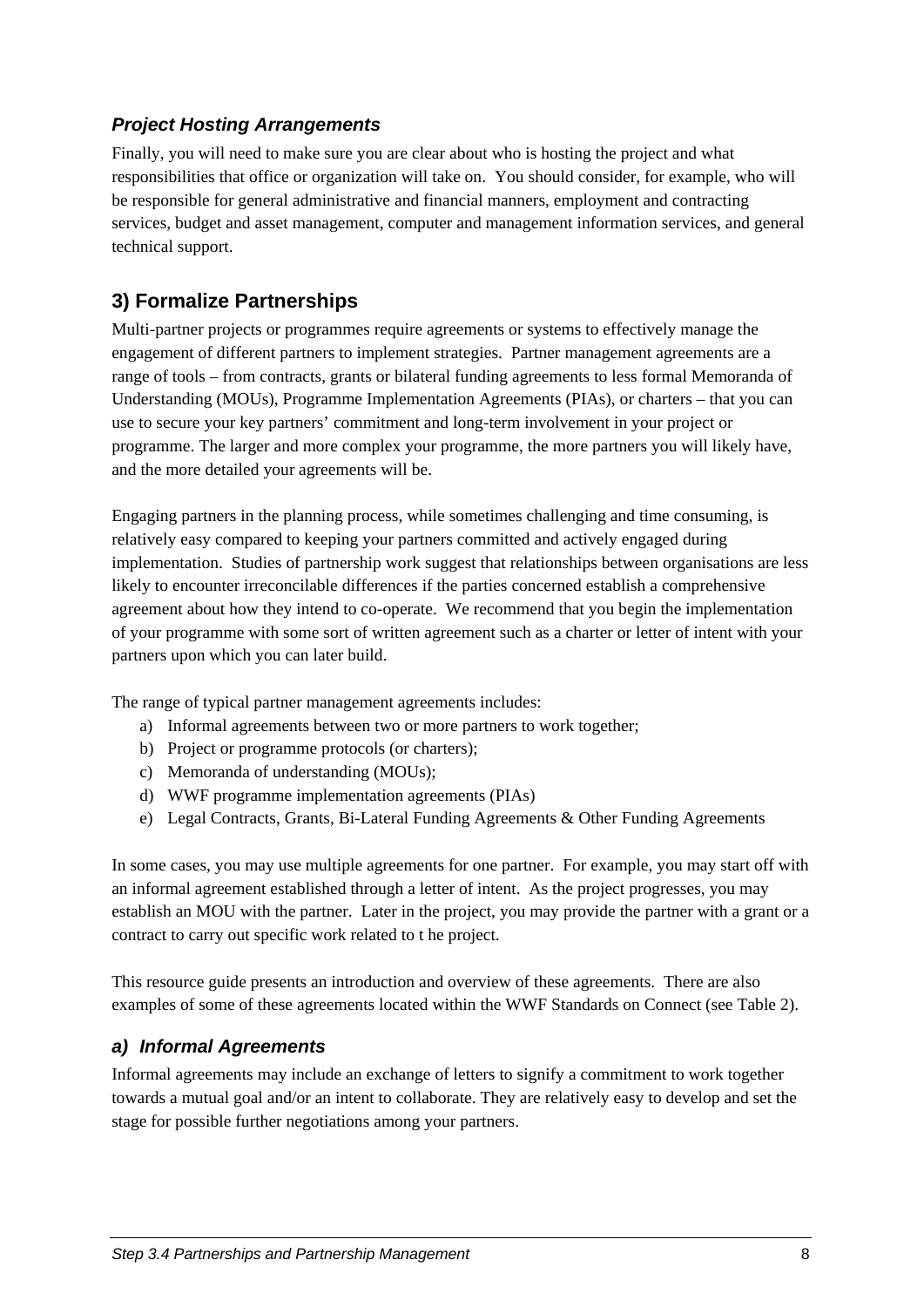## *b) Project/Programme Protocols (or Charters)*

A protocol (also sometimes called a programme charter) can help partners come together initially to begin planning and managing a project. The protocol might include general language reflecting the need to work together and how to work together on developing common strategies, shared resources, and responsibility for results.

#### *c) Memoranda of Understanding*

A Memorandum of Understanding (MOU) is a more formal, signed agreement between an NO or PO and one or more of its partners. MOUs are quite common within WWF and the broader NGO community. An MOU is basically the end result of a discussion or negotiation between you and another key partner or partners involved in your project. An MOU can range from a general agreement to cooperate to a more comprehensive document of mutual staff commitment and other resources. An MOU may include additional details related to the cooperative management and implementation of your programme – for example, your partner governance and communications systems.

MOUs serve an important function in securing a commitment of two or more partners to work together on a project or programme. Importantly, however, MOUs are not a substitute for a grant, contract or other bi-lateral funding agreement between a donor or donor NO and the implementing PO or partner, as they are generally not used for the transfer of funds. Because each MOU is unique, there is no formal process or standardized checklist for how to execute an MOU. As a starting point though, readers are encouraged to review the MOU template linked in [Table 2](#page-12-1) below.

#### *d) WWF Programme Implementation Agreements*

Programme Implementation Agreements (PIAs) are an internal, standardized WWF management document (used exclusively within WWF) that are growing in usage across the Network..

The WWF Network defines PIAs as "brief agreements to record the timeline, funding, and nature of contributions of donors and recipient offices where more than one NO is investing in the field." In short, the purpose of PIAs is to define and better coordinate donations and involvement of various donor NOs with the implementing field POs and NOs. This helps prevent unproductive competition among field offices, and limit uncoordinated directions and requirements from multiple NOs.

WWF-International Operations team has developed a [PIA Checklist](https://intranet.panda.org/documents/folder.cfm?uFolderID=56361) to ensure each PIA contains the following elements:

- Overview (or preamble) describing the overall vision, goals, and strategy of the programme;
- **Programme and funding description, including commitments by key donors and NOs;**
- Operations or implementation description, including partner roles and responsibilities;
- Provisions concerning planning, decision making, communications and coordination;
- **Provisions for monitoring and evaluation of the programme and reporting requirements.**

The process of negotiating and executing a PIA among the various NOs and POs can be complex and time consuming, but it is critical to future effectiveness and efficiency. Some [examples of signed](https://intranet.panda.org/documents/folder.cfm?uFolderID=56362)  [PIAs](https://intranet.panda.org/documents/folder.cfm?uFolderID=56362) are already available, and several programmes have drafts in progress. Global Operations staff at WWF-International can assist you with ideas and guidance on negotiating and securing a PIA.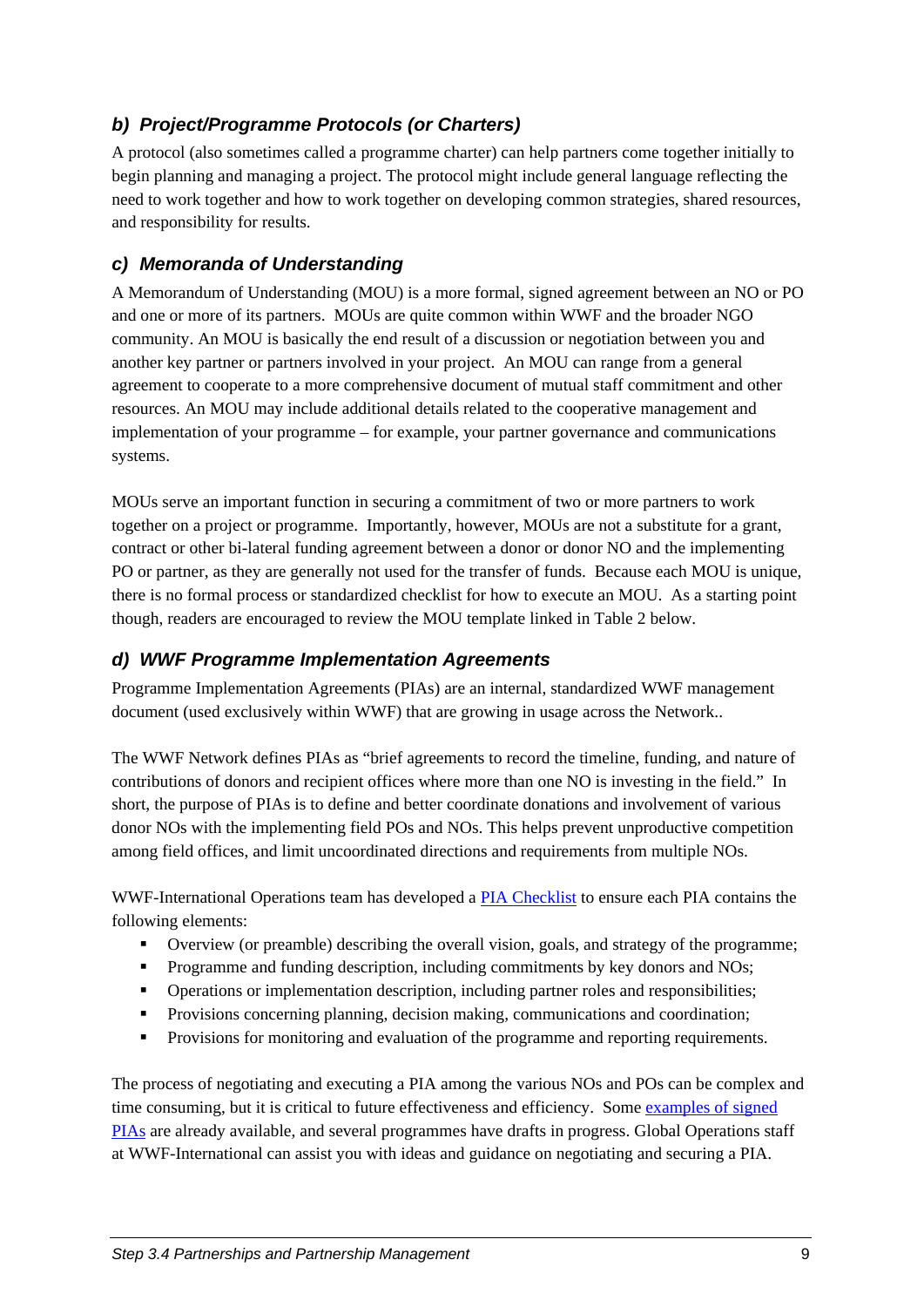#### *e) Legal Contracts, Grants, Bi-Lateral Funding Agreements & Other Funding Agreements*

WWF entities often execute legal contracts as part of a condition of granting funding or authorizing work, both within WWF and with outside entities such as other NGOs. WWF-International and various WWF NOs have considerable expertise in contract writing and authorization. For basic guidance on writing and executing contracts, start by visiting Connect [\(Contracts\)](https://intranet.panda.org/documents/folder.cfm?uFolderID=55182).

Funding agreements are formal documents with specific spending, activities, results, and reporting obligations spelled out. Such formal agreements have provisions that address organizational safeguards, primary donor requirements if applicable, and transfer of funds to support activities or pay for services to accomplish identified results. For examples and assistance in executing formal agreements, you should seek the help of the legal or operations staff in your country office, who are most familiar with your country's laws regarding contracts and other legal instruments.

#### *Assistance with Partner Management Agreements*

Many of the partner management agreements discussed above are generally legally binding. You should work closely with legal, contracts, and accounting staff in your office or NO to ensure your agreements comply with applicable legal frameworks and internal procedures.

WWF operations and legal staff have considerable experience in negotiating, structuring and monitoring performance of partner management agreements, and they can provide you with examples, including templates and guidelines. Many of these are available within the [Network](https://intranet.panda.org/documents/folder.cfm?uFolderID=12480)  [Operations Standards](https://intranet.panda.org/documents/folder.cfm?uFolderID=12480) on Connect.

[Table 2](#page-12-1) provides a quick reference for when it is appropriate to use each type of partner management agreement.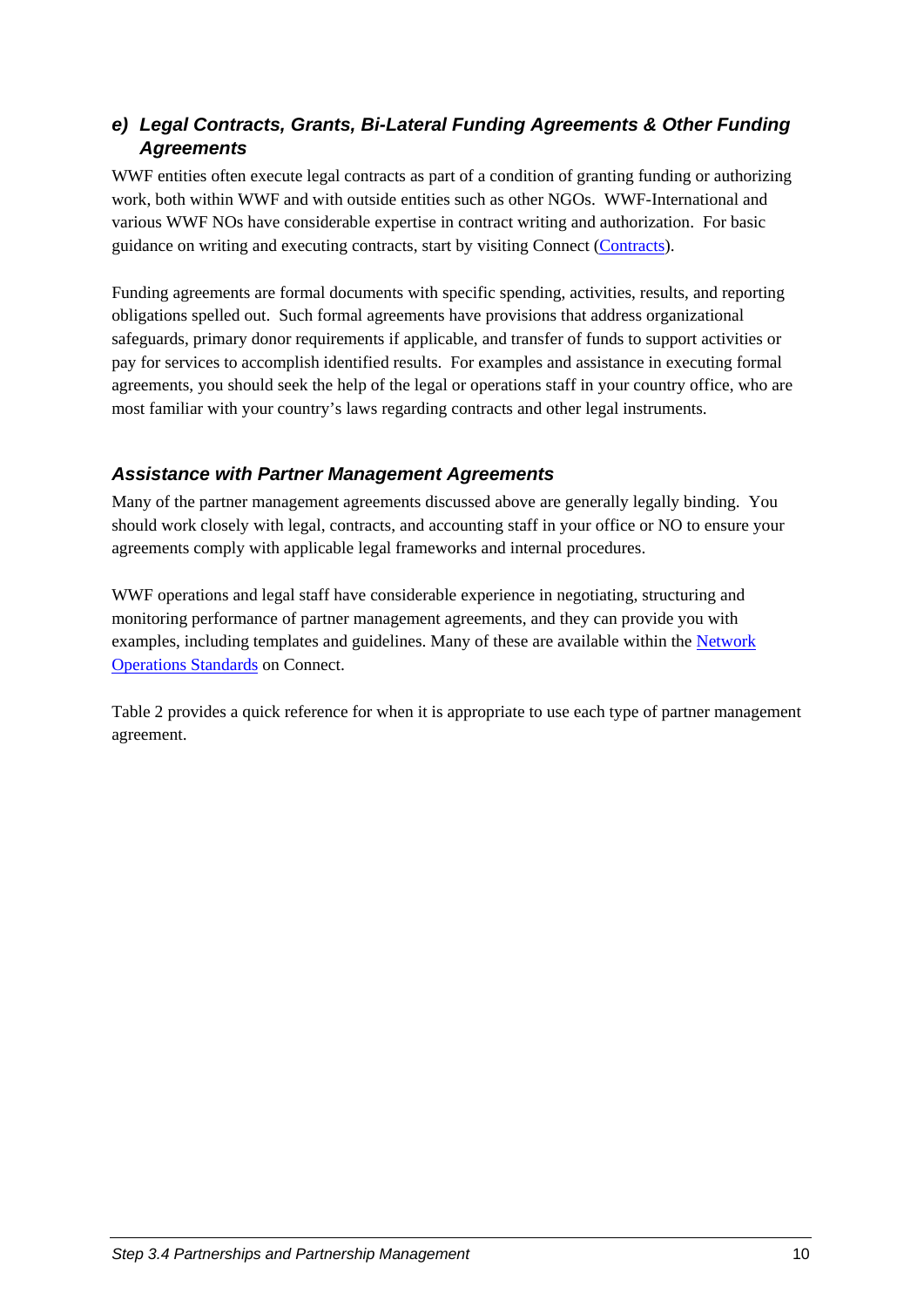<span id="page-12-1"></span>

| <b>Agreement Type</b> | <b>Description</b>                                     | <b>Templates/Examples</b>      |
|-----------------------|--------------------------------------------------------|--------------------------------|
| <b>Informal</b>       | May include an exchange of letters to signify a        | <b>Letter of Commitment</b>    |
| <b>Agreements</b>     | commitment to work together towards a mutual           | <b>Template</b>                |
|                       | goal and/or an intent to collaborate. Are relatively   | (very simple example)          |
|                       | easy to develop and set the stage for possible         |                                |
|                       | further negotiations among your partners.              |                                |
| Project/              | Useful as a means by which your partners come          | <b>Partnership Agreement</b>   |
| Programme             | together initially to begin planning and managing      | <b>Tool in the Partnership</b> |
| <b>Protocols</b>      | your programme. Might include general language         | <b>Toolbox</b>                 |
|                       | reflecting the need to work together and how to        | (example)                      |
|                       | work together on developing common strategies,         |                                |
|                       | shared resources, and responsibility for results.      |                                |
| Memoranda of          | A more formal, signed agreement between an NO          | <b>MOU Template</b>            |
| <b>Understanding</b>  | or PO and one or more of its partners. Quite           |                                |
|                       | common within WWF and the broader NGO                  |                                |
|                       | community. Basically the end result of a               |                                |
|                       | discussion or negotiation between you and              |                                |
|                       | another key partner or partners involved in your       |                                |
|                       | programme.                                             |                                |
| Programme             | Standardized WWF management documents that             | <b>PIA Checklist</b>           |
| Implementation        | define and better coordinate donations and             | <b>Examples</b>                |
| <b>Agreements</b>     | involvement of various donor NOs with the              |                                |
|                       | implementing field POs and NOs. Specifically,          |                                |
|                       | they record the timeline, funding, and nature of       |                                |
|                       | contributions of donors and recipient offices where    |                                |
|                       | more than one NO is investing in the field.            |                                |
| Grants,               | Formal documents with specific spending,               | For WWF intra-network          |
| Contracts, &          | activities, results, and reporting obligations spelled | contracting standards and      |
| <b>Other Formal</b>   | out.                                                   | WWF consultancy contract       |
| <b>Funding</b>        |                                                        | standard see (Contracts).      |
| <b>Agreements</b>     |                                                        | Examples of external           |
|                       |                                                        | contracts are also available   |
|                       |                                                        | from WWF-Int.                  |

<span id="page-12-0"></span>**Table 2. Partner Management Agreements at a Glance** 

# **4) Maintain Strong Relationships with Partners**

Finally, while cultivating initial partnerships and formalizing them is an important step, you should not stop there. You should actively manage your partnerships throughout the life of your project. This includes maintaining frequent communication with them and formally or informally checking in with one another to evaluate whether you all parties are satisfied with the partnership. The Relationships Audit Tool in Annex B might be a useful tool for helping you and your partners examine your partnerhip. Over time partners who collaborate and communicate well together come to trust each other; this usually leads to each partner giving the other more freedom to take action.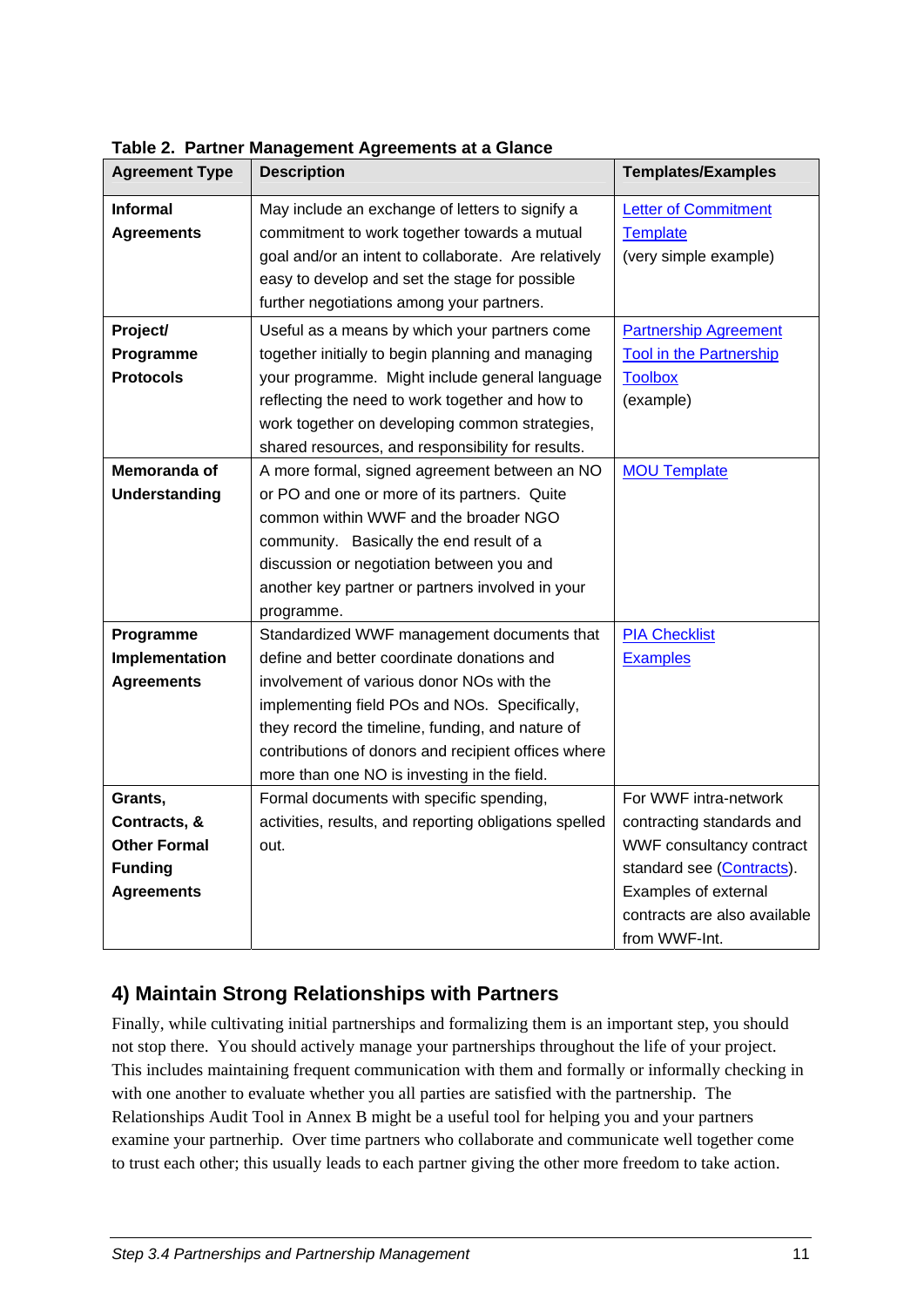# <span id="page-13-0"></span>**References**

Partnership Toolbox, WWF-UK Organisation Development [https://intranet.panda.org/documents/folder.cfm?uFolderID=77625](http://www.wwflearning.org.uk/localmatters) 

WWF-NL Strategic Principles, "Towards Effective Conservation Strategies". AIDEnvironment, prepared for WWF.

<https://intranet.panda.org/documents/folder.cfm?uFolderID=60978>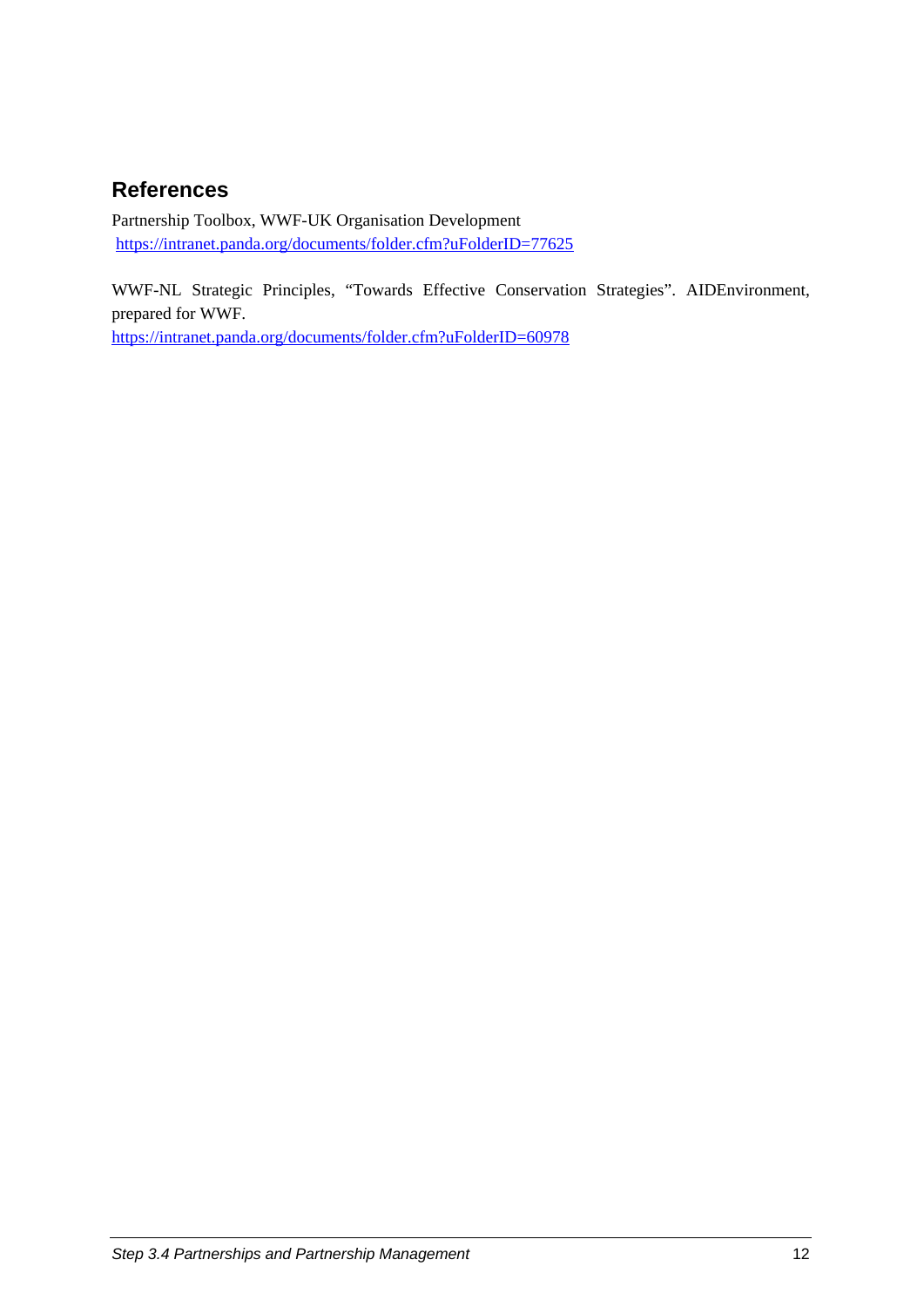# <span id="page-14-0"></span>**Annex A. Examples of Partner Management and Governance Systems**

The following section provides examples of five types of effective partner management systems which vary by the type of authority and influence partners have over one another. As described in the main body of this guide, common partnership management systems include:

Case 1: Each organization has no formally agreed authority or influence over other partners:

- 1) Informal partner management
- 2) WWF steering committee

Case 2: One or more organizations have partial authority over other partners via agreements:

- 3) Joint steering committee (with or without an advisory committee)
- 4) Independent financial management agency or trust fund

Case 3: One organization has complete authority over partners:

5) Executing / sub-executing agency

#### **1) Informal Partner Management**

#### **Bering Sea Ecoregion**

The Nature Conservancy (TNC) and WWF jointly developed a 10-year Bering Sea Ecoregion strategic plan as a foundation for a broader, longer-term conservation planning process that will include multiple NGO and government partners. Currently the WWF Bering Sea programme team manages relationships with TNC and other partners without the use of a formal governance system. Partnerships with US and Russian government agencies, local community organizations, and private fisheries and shipping companies are effectively managed through bilateral relationships.

#### **Galapagos Ecoregion**

The WWF Galapagos programme has coordinated long-term partnerships with many partners including Galapagos National Park and Marine Reserve, the Charles Darwin Foundation research center, Toyota, The Nature Conservancy, and Conservation International. The programme has successfully worked with this group of government, non-profit and private companies using fairly informal communication and sharing that has provided the partners flexibility and expediency.

#### **2) WWF Steering Committee**

#### **Amur-Heilong**

| <b>Steering Committee</b> |                                                                                                                                                                                                             |
|---------------------------|-------------------------------------------------------------------------------------------------------------------------------------------------------------------------------------------------------------|
| <b>Members</b>            | Representatives from each WWF entity with sustained involvement in<br>region (WWF Germany, WWF Netherlands, etc.)<br>Representatives from each WWF executing office (Russia, China<br>٠<br>Program Offices) |
|                           | Representatives from Global Programs and TRAFFIC<br>٠<br>WWF International representative                                                                                                                   |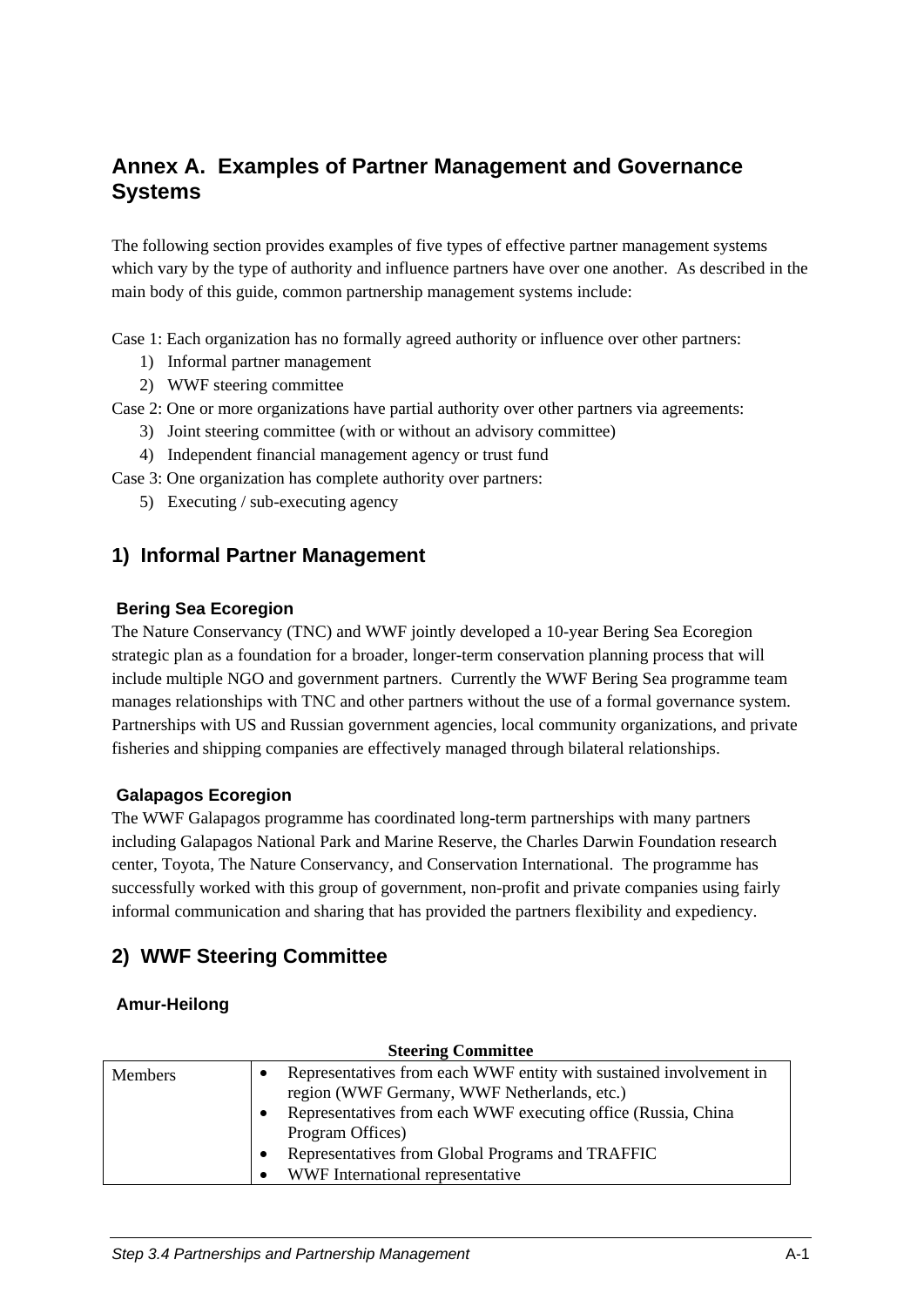<span id="page-15-0"></span>

|                  | Ecoregion leader (rotated between China $\&$ Russia) serves as secretary<br>to committee |
|------------------|------------------------------------------------------------------------------------------|
| Meets            | Annually and as needed                                                                   |
| Responsibilities | Provides overall governance to programme                                                 |
|                  | Approves annual work plans and budgets                                                   |
|                  | Appoints ecoregion leader                                                                |

| <b>Mangement Team/Coordination Committee</b> |
|----------------------------------------------|
|----------------------------------------------|

| Members          | Deputy chairs of governments/municipalities of Russian Federation in<br>$\bullet$<br>Amur River basin<br>Leaders of basin authorities (water and water transport authorities,<br>٠<br>Ministry of Natural Resources of Russia, etc.)<br>Representative from Interregional Association of Economic<br>$\bullet$<br>Relationships of Russian Federation                                                 |
|------------------|-------------------------------------------------------------------------------------------------------------------------------------------------------------------------------------------------------------------------------------------------------------------------------------------------------------------------------------------------------------------------------------------------------|
|                  | One representative from the scientific and public sectors of the Science-<br>٠<br>Society Council of the Coordination Committee                                                                                                                                                                                                                                                                       |
| Meets            | As needed                                                                                                                                                                                                                                                                                                                                                                                             |
| Responsibilities | Coordinates actions between state and local govts, NGOs, and<br>٠<br>industries<br>Assesses quality and applicability of science developments<br>Develops conservation recommendations for local communities<br>$\bullet$<br>Forms Work Group that prepares meetings and formalizes decisions<br>$\bullet$<br>Forms Science-Society Council that provides organizational and<br>informational support |

# **3) Joint Steering Committee**

#### **Nepal Terai Arc Landscape (TAL)**

| <b>Joint Steering Committee</b> |                                                                                 |  |
|---------------------------------|---------------------------------------------------------------------------------|--|
| Members                         | Representatives of all programme implementation (NGO) partners<br>$\bullet$     |  |
|                                 | Representatives of major donor organizations<br>٠                               |  |
|                                 | Representatives of all engaged government agencies<br>٠                         |  |
|                                 | Representatives of other key partners operating in TAL<br>$\bullet$             |  |
|                                 | Chair (Chief of Planning, Nepal Dept of Forests and Soil)<br>٠                  |  |
|                                 | Staffed by TAL Landscape Coordinator (full time employee)<br>٠                  |  |
| Meets                           | Annually and as needed                                                          |  |
| Responsibilities                | Sets strategic direction and overall policies<br>$\bullet$                      |  |
|                                 | Oversees and conducts annual joint planning of programme work<br>٠              |  |
|                                 | Approves annual budget and work plans                                           |  |
|                                 | Enables or empowers work of coordination committee and members<br>٠             |  |
|                                 | Integrates partner spending and progress reports<br>٠                           |  |
|                                 | Facilitates partner communication and engagement of new partners                |  |
|                                 | Requires accountability and results, and presents regular progress<br>$\bullet$ |  |
|                                 | reports                                                                         |  |

#### **Management Team/Coordination Committee**

| Members | $\bullet$ Core partners, perhaps drawn from programme planning team |
|---------|---------------------------------------------------------------------|
|         |                                                                     |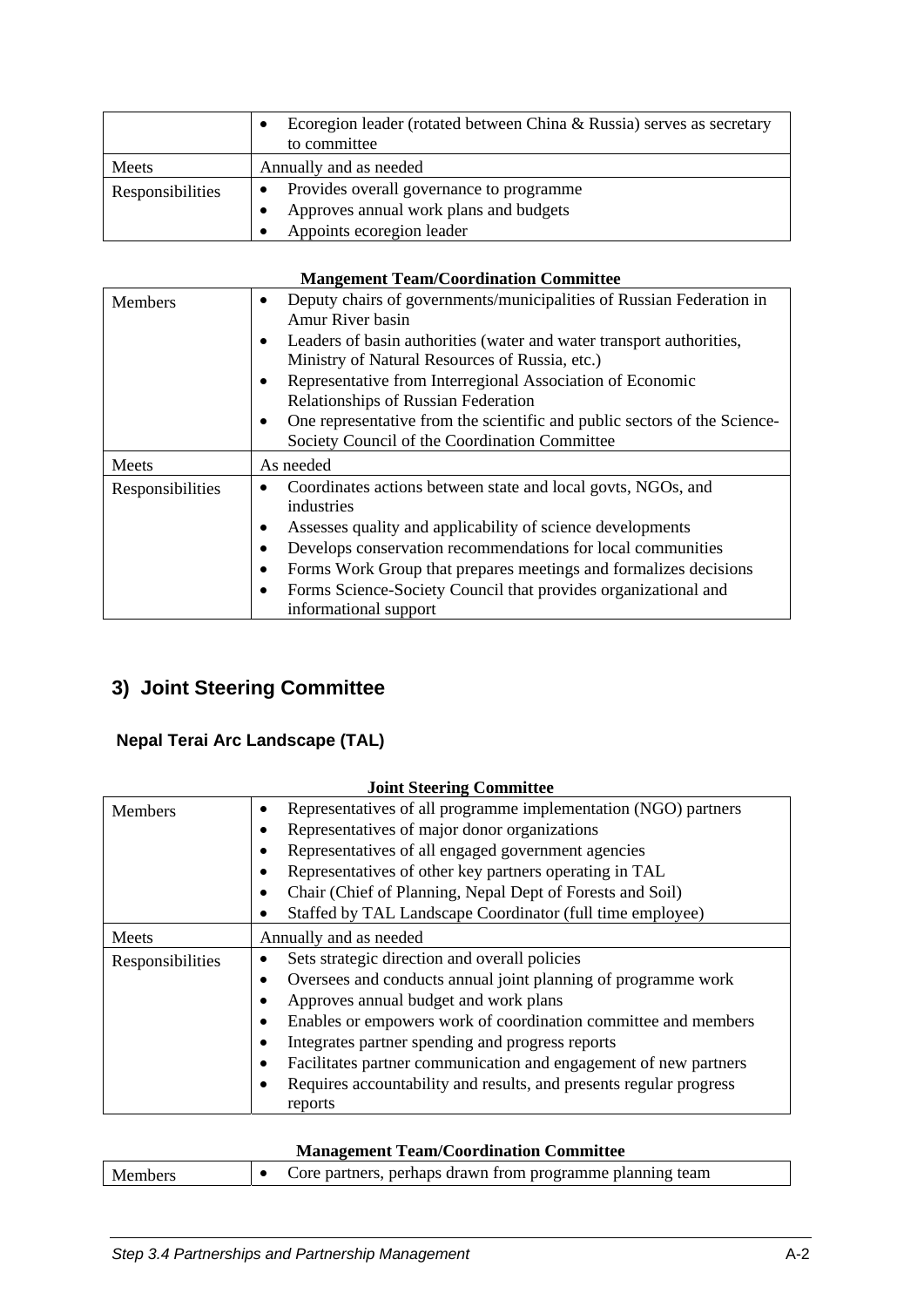<span id="page-16-0"></span>

|                  | Key support staff as needed (fund raising, communication,<br>$\bullet$<br>administrative, IT, HR, M&E, accounting, and grant management)<br>Staffed by, and possibly chaired by, TAL Landscape Coordinator<br>٠ |
|------------------|-----------------------------------------------------------------------------------------------------------------------------------------------------------------------------------------------------------------|
| Meets            | As needed (more often than annually)                                                                                                                                                                            |
| Responsibilities | Coordinates work of partners<br>٠                                                                                                                                                                               |
|                  | Hires and oversees programme staff<br>٠                                                                                                                                                                         |
|                  | Raises funds                                                                                                                                                                                                    |
|                  | Advises Steering Committee how to allocate and monitor funds<br>٠                                                                                                                                               |
|                  | Develops annual work plans and budgets<br>٠                                                                                                                                                                     |
|                  | Sets, carries out, and monitors field implementation projects and<br>٠<br>activities                                                                                                                            |
|                  | Makes grants and disburses funds<br>٠                                                                                                                                                                           |
|                  | Tracks programme and financial performance, and measure results<br>٠                                                                                                                                            |
|                  | Presents progress reports, proposed management decisions, and<br>٠<br>proposed new partners to Steering Committee                                                                                               |

#### **Advisory Committee (optional)**

| <b>Members</b>   | Landscape Coordinator (FTE)<br>٠                                                              |
|------------------|-----------------------------------------------------------------------------------------------|
|                  | Members of programme planning team and other partners as needed<br>$\bullet$                  |
|                  | Representatives of implementing field agencies at local or regional level<br>٠                |
|                  | Independent scientists and technical staff as needed<br>٠                                     |
| Meets            | As needed                                                                                     |
| Responsibilities | Advises the Steering Committee and Coordinating Committee as<br>٠<br>needed                   |
|                  | Provides technical advice for the programme<br>$\bullet$                                      |
|                  | Engages the broader set of stakeholders for input, and to share or<br>٠<br>interpret progress |
|                  | Reviews proposals and budgets for Steering Committee approval<br>٠                            |
|                  | Supports efforts to monitor and evaluate programme status                                     |

# **4) Independent Financial Management Agency or Trust Fund**

#### **Amazon Region Protected Areas Programme (ARPA)**

The ARPA programme has several key partners including the Brazilian Ministry of the Environment and the Brazilian Park Service, WWF and other NGOs, the World Bank and other key donors, and an independent trust fund FUNBIO. FUNBIO plays a major role in centralizing both fund raising and financial management functions, as well as in sharing programme management.

FUNBIO has significant financial, programmatic and legal responsibilities: securing new sources of sustainable financial to support the 67 ARPA protected areas; centralized procurement of all goods and services needed for the 67 PAs (generally, the government has shifted all PA financial procurement to FUNBIO); and creating and managing an endowment fund to support the long-term recurring costs of managing the PAs.

In practice, FUNBIO is responsible for: raising funds, managing money raised including investment of endowment funds, allocating funds via grants, contracts and direct expenditures, managing all procurement of goods and services, tracking both financial and programmatic performance,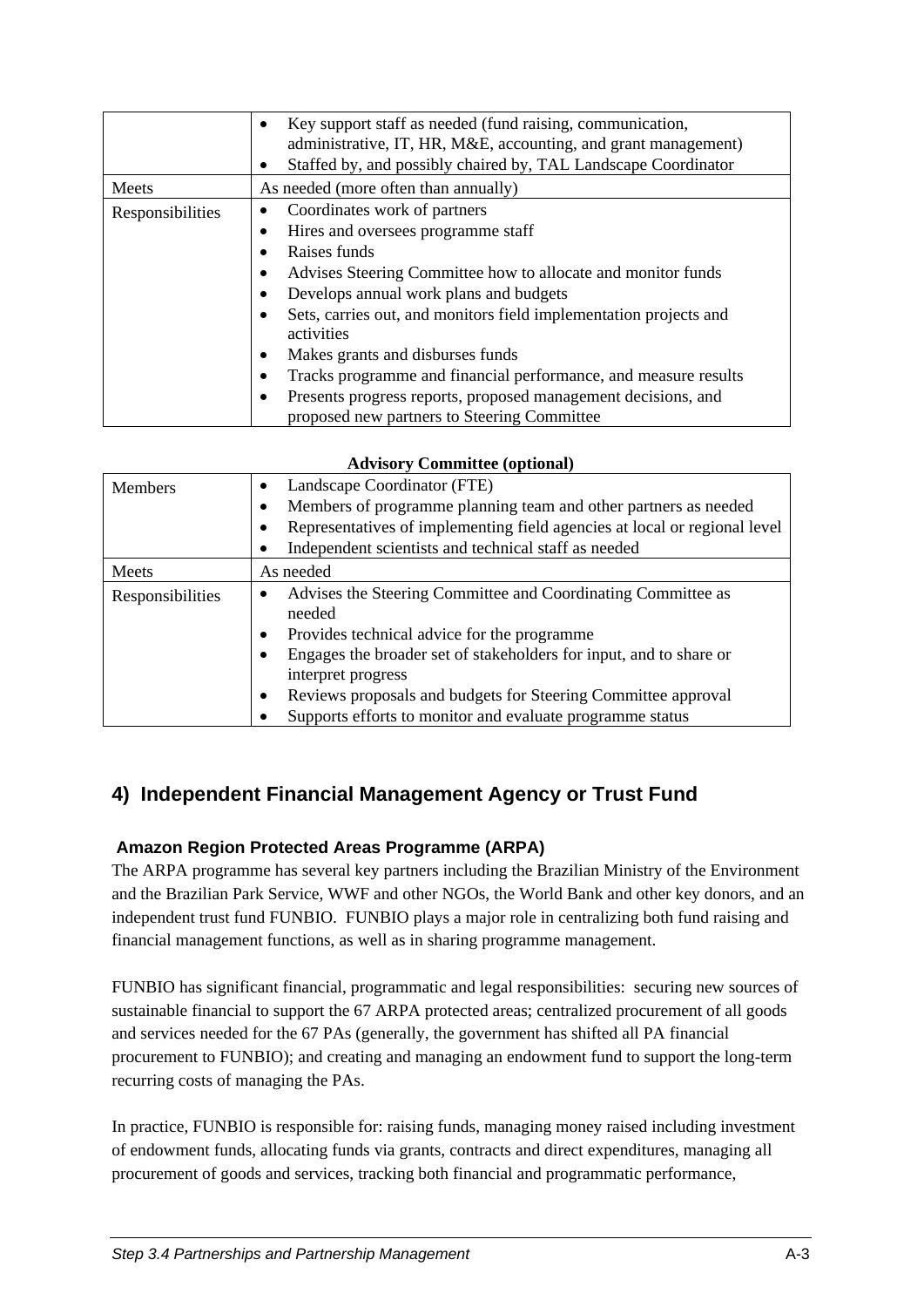<span id="page-17-0"></span>maintaining financial controls including grant and contract compliance, and preparing financial reports for partners, donors and stakeholders.

# **5) Executing/ Sub-Executing Agency**

#### **Cape Action for People and the Environment (CAPE) Programme**

The South African National Biodiversity Institute (SANBI) acts as the executing agency for the entire CAPE programme. SANBI's Cape Coordination Unit (CCU) is responsible for work organization, program development, monitoring and evaluation, and communications.

The CCU contracts specific projects and activities to four sub-executing agencies: Western Cape Nature Conservation Board; South African National Parks; the Wilderness Foundation; and Rhodes University.